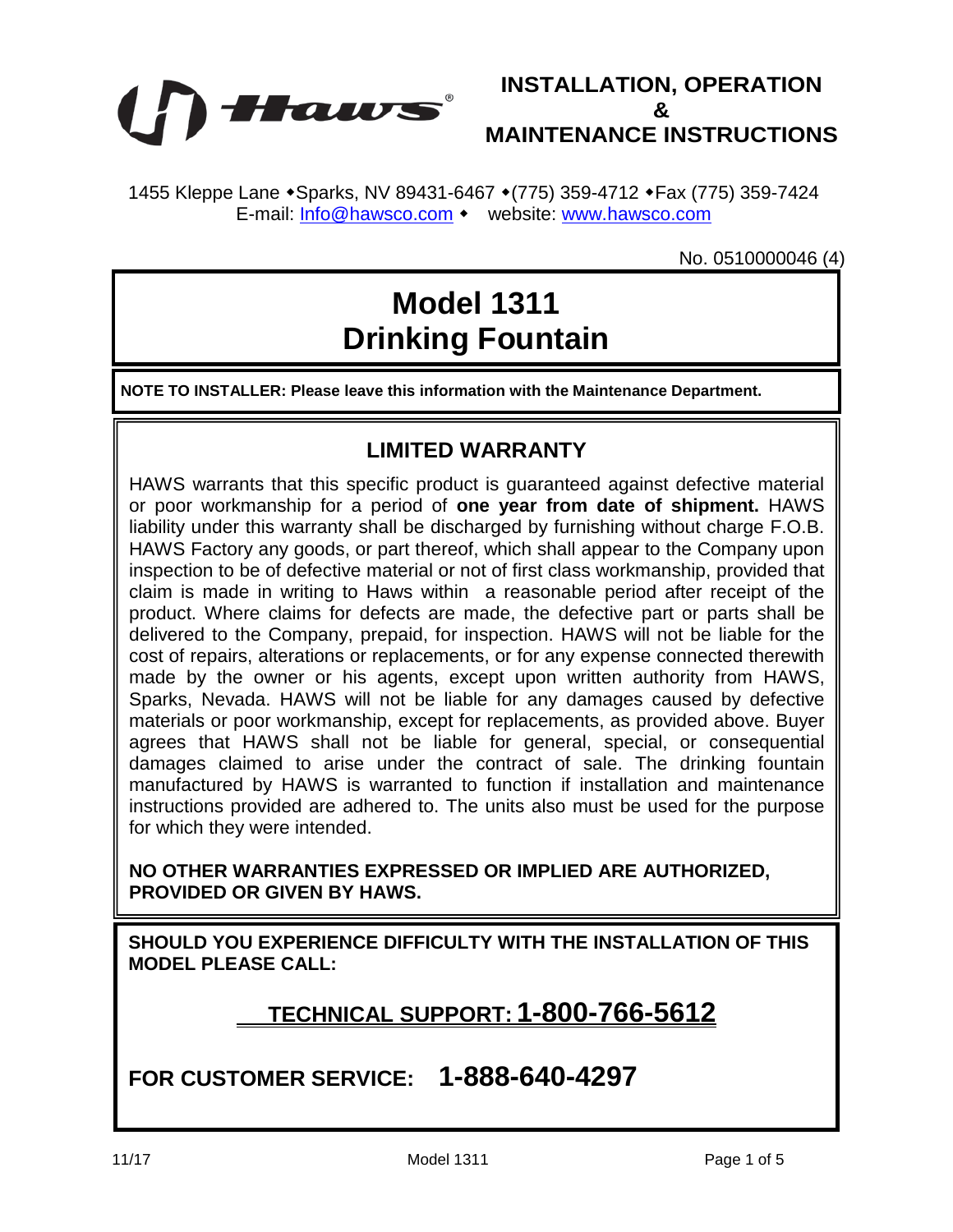**RECOMMENDED TOOLS:** Hack saw, pipe joint sealant, screwdriver, level, 12" adjustable wrench, 10" pipe wrench, 5/64" hex key wrench, 9/16", 1/2", 7/16" socket wrench or open end wrench.

**LOCATION OF UNIT:** The Model 1311 Drinking Fountain is a wheelchair accessible drinking water facility. The height dimensions shown, meet current ADA requirements. When installing this unit, local, state or federal codes should be adhered to. If height other than shown is required, then dimensions must be adjusted accordingly.

**SUPPLY LINE:** The minimum recommended line size is 1/2"IPS with 30-90 psi (2-6 ATM) flowing pressure. Where sediment or mineral content is a problem, an inlet filter is recommended.

**PLUMBING CONNECTIONS:** Inlet is 3/8" O.D. tubing fitting. Waste trap outlet is 1-1/4" IPS.

**MAINTENANCE:** Periodically clean the strainer. Refer to 5874 Series Valve Manual for more information.

### **INSTALLATION PROCEDURE**

#### **GENERAL NOTES:**

- **1. For all plastic push-in type fitting connections, only connect NSF-61 copper or plastic tubing. Stainless steel or glass tubing is not recommended. The following assembly instructions must be followed to ensure a watertight connection:**
	- **a. Cut tubing square and clean.**
	- **b. Mark from end of tube the length of insertion (See table below).**
	- **c. Push tube into the fitting until it bottoms out.**
	- **d. To remove, depress collet and pull tubing out.**

| <b>Tube Sizes</b> | O.D.<br><b>Tolerance</b> | <b>Insertion Depth</b> |  |
|-------------------|--------------------------|------------------------|--|
| 1/4"              | ±.005"                   | 11/16"                 |  |
| 3/8"              | ±.005"                   | 3/4"                   |  |
| 1/2"              | ±.005"                   | 7/8"                   |  |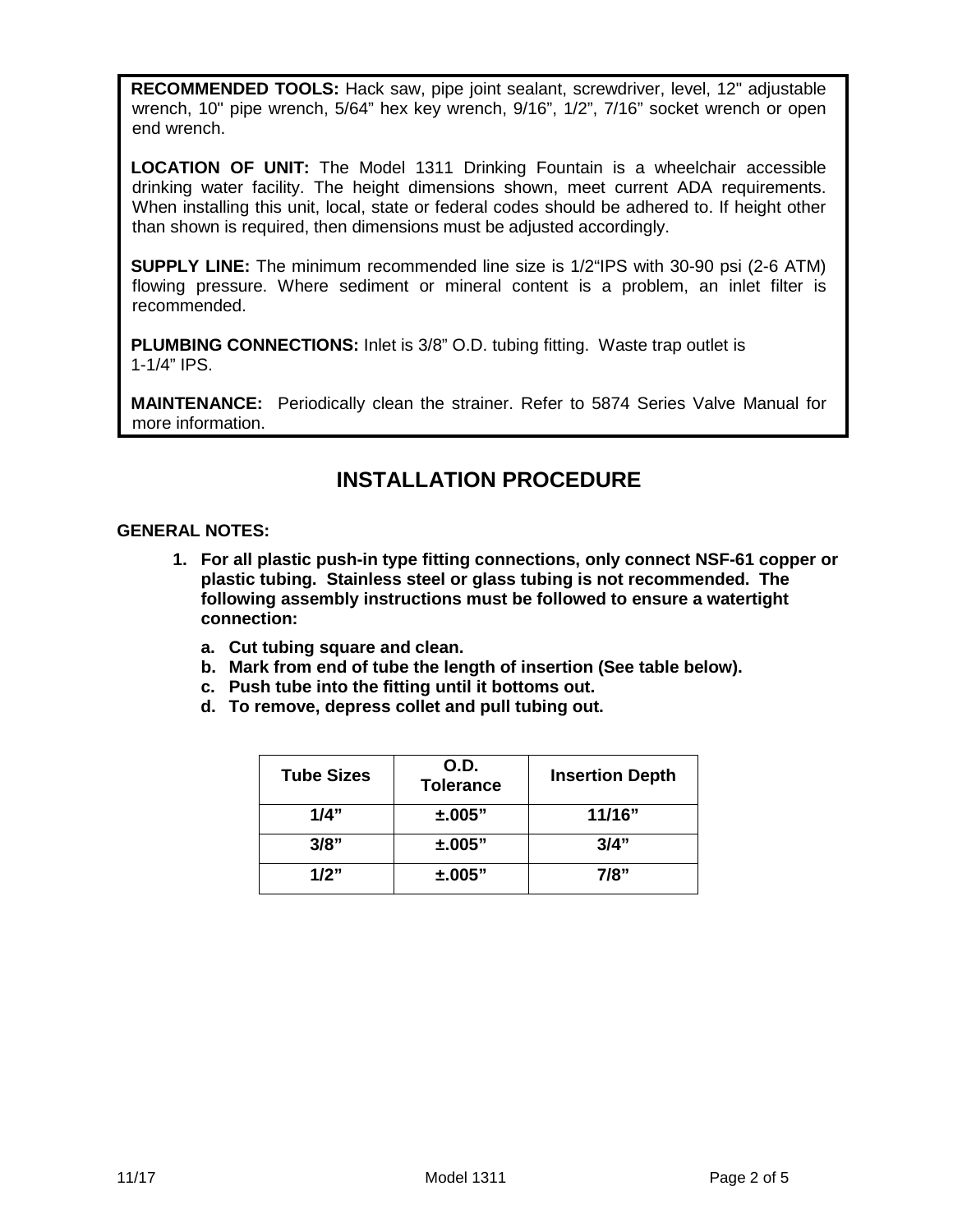## **INSTALLATION PROCEDURE**

Refer to Installation Drawing for mounting height. For steps below, refer to exploded view.

- **STEP 1:** Remove hex lock nut and washers from bubbler heads, set aside. Install bubbler heads through receptor. Install respectively rubber washer, fiber washer, and then nut onto bubbler shank. Securely tighten nut.
- **STEP 2:** Remove push button assembly from 5874 Series Valve with spanner wrench provided. Be sure to also remove (chrome plated) ring nut and (chrome plated) washer from valve. At this point, carefully follow installation instructions shown on page 5 of 5 of **5874 Series Valve/Push Button Operation and Maintenance Manual** under heading: **"INSTALLATION INSTRUCTIONS FOR 5874 Series Valve W/PBA6".**
- **STEP 3:** Make tubing connections from bubbler to the outlet side of control valve. Follow instructions for tubing preparation and insertion depths from Step 3.
- **STEP 4:** Place strainer into receptor (using plumber's putty), secure in place using a fiber washer and lock nut.
- **STEP 5:** Mount fountain with appropriate hardware as shown on Installation Drawing.
- **STEP 6:** Flush supply line to clear debris. Connect to a 1/2" NPT supply line and tighten.
- **STEP 7:** Make certain that fountain is level and well secured to wall. Connect waste trap to a 1-1/4" IPS waste pipe (to be supplied by customer).
- **STEP 8:** Completely open the screwdriver stop (not supplied) and check for leaks.
- **STEP 9:** Adjust valves for desired flow height. See 5874 Series Valve Manual (supplied).
- **STEP 10:** Attach bottom plate to fountain using #10-24 hardware provided.

| <b>TROUBLESHOOTING</b> |                            |                         |                                                                                           |  |
|------------------------|----------------------------|-------------------------|-------------------------------------------------------------------------------------------|--|
|                        | <b>PROBLEM</b>             | <b>REPAIR CHECKLIST</b> |                                                                                           |  |
|                        | Insufficient bubbler flow. |                         | 1a. Check that inlet screwdriver stop valve is in<br>wide-open position.                  |  |
|                        |                            | b.                      | Verify minimum 30 psi flowing supply pressure.                                            |  |
|                        |                            | C.                      | Clean strainer. See 5874 Series Valve<br>Manual.                                          |  |
|                        |                            | d.                      | Adjust valve to increase flow. Use front adjust<br>screw or see 5874 Series Valve Manual. |  |

For more information on Haws Products, please see our website: [www.hawsco.com](http://www.hawsco.com/)

© 2017 Haws® Corporation – All Rights Reserved

HAWS® and other trademarks used in these materials are the exclusive property of Haws Corporation.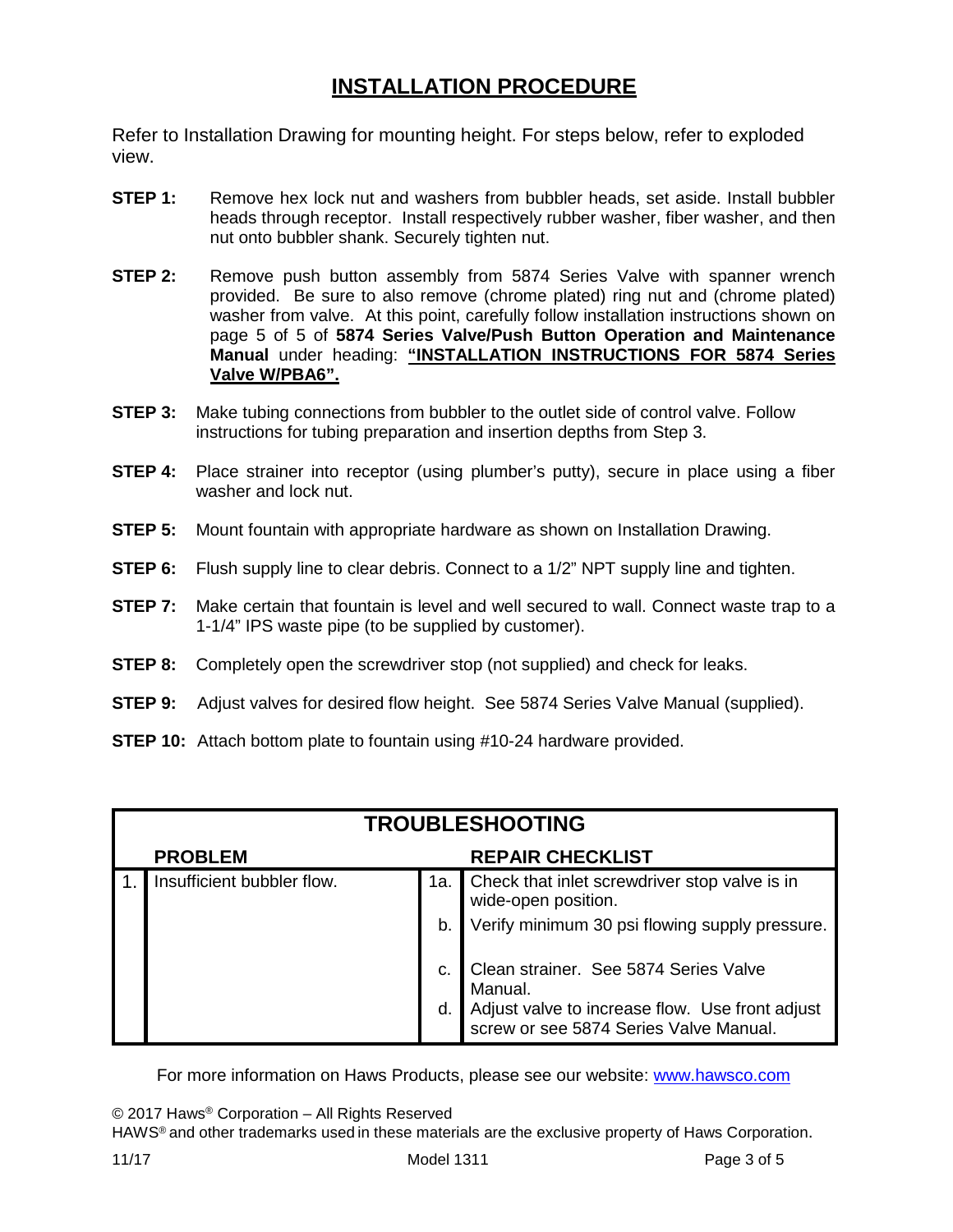

© 2017 Naws Corporation - All Rights Reserved

HAWS  $@$  and other trademarks used in these materials are the exclusive property of Haws Corporation.